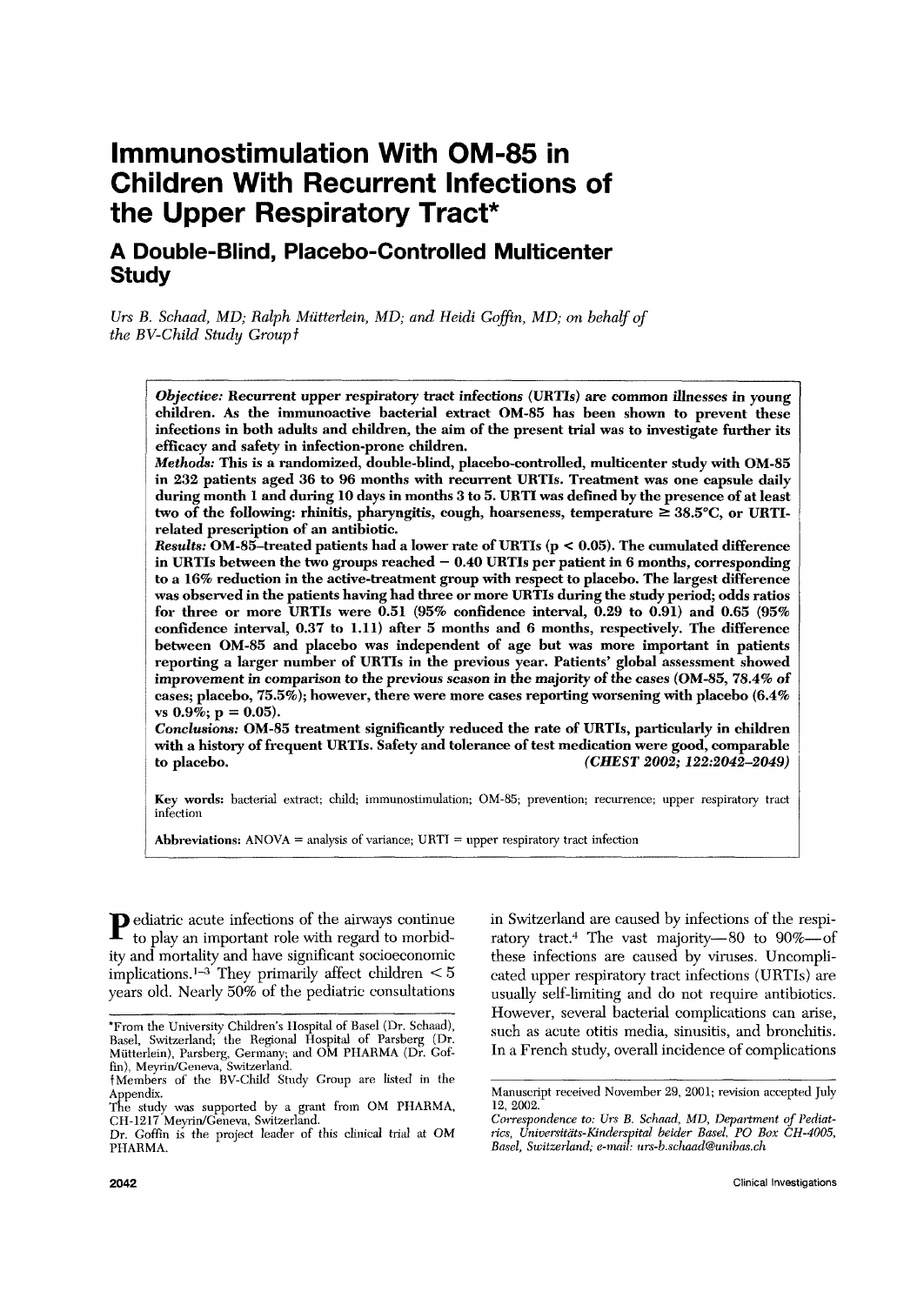was 16.8% (10.9% acute otitis media, **4%** laryngtis or bronchitis, 1.9% pulmonary infections).<sup>5</sup> Simple episodes of URTIs generally have a good prognosis, but recurrence and/or bacterial superinfection may lead to numerous complications requiring various medical and surgical treatments, in particular appropriate antibiotic therapy. Furthermore, duration of pediatric UHTIs is often prolonged: rhinopharyngitis lasting  $\geq 14$  days in 35% of children **vs** 20% of adults.6

From an epidemiologic point of view, it has been shown that 57% of children with recurrent respiratory infections (three or more episodes a year during at least 2 years) were deficient in one of the IgG subclasses and that  $17\%$  were IgA deficient.<sup>7</sup> IgG subclass deficiency is quite prominent in young children but rare in older children, suggesting a transient immaturity of the immune system as one of the possible pathogenic factors. Defects in the immune system such as common variable immunodeficiency and the more frequent selective IgA deficiency are known to be linked with frequent respiratory infections by bacteria and viruses *.8* As OM-85 stimulates immune defenses and in particular the production of salivary and bronchoalveolar serum IgA as well as serum IgA and IgG, it has been administered since the 1980s to adults and children in order to prevent recurrences of respiratory tract infections,

OM-85 is an immunoactive lyophilized extract from eight pathogenic bacteria of the respiratory tract. Tt stimulates the local immune responses, via activation of the mucosa-associated lymphoid tissue, and possibly the systemic immune responses, activates the macrophages and phagocytosis, the natural killer and cytotoxic activity, as well as increases the level of serum IgA in saliva **and** BAL fluid and of **IgC:**  in serum. $9-12$  Summarizing, Emmerich et al<sup>11</sup> defined OM-85 as having pleiotropic immunomodulating effects, *ie,* activating different systems in the chain of immunologic defense reactions.

The major placebo-controlled adult studies show that OM-85 diminishes the incidence of respiratory infections and antibiotic prescriptions in patients with known immune defects *(eg,* hemodialysis) or with a chronic inflammatory and/or obstructive process of the respiratory tree, making them more susceptible to bacterial infection (chronic bronchitis, chronic sinusitis).<sup>13-15</sup> OM-85 proved also significantly superior to placebo with regard to the number of hospitalizations.<sup>16</sup> As regards children, several double-blind trials have shown its efficacy in reducing the frequency of respiratory and ear, nose, and throat infections of both bacterial and viral origin, accompanied by a reduction in antibiotics and other concomitant medications. $17-22$  The rationale for performing the present study was to investigate further the therapeutic benefit of OM-85 in children with recurrent URTIs.

#### MATERIALS AND **METHODS**

This study is a randomized, double-blind, placebo-controlled, multicenter study with OM-85 (Broncho-Vaxom; OM PHARMA; Meyrin/Geneva, Switzerland) in patients with acute recurrent URTIs. Two hundred twenty patients were enrolled in order to obtain 170 assessable cases (110 patients/85 assessable cases per treatment group) in **40** centers. The duration of the study was 6 months, with visits planned every 30 days, totaling seven visits and starting between mid-August and mid-December for all patients.

#### *Patients*

The patients were children of either gender, aged 36 to 96 months, with a history of recurrent URTIs and presenting with URTI at hospital admission. The definition used for recurrent URTIs was three or more such episodes during the last 12 months. The current episode required for study eligibility was defined by the presence of at least two of the following: rhinitis, pharyngitis, cough, hoarseness, temperature  $\geq 38.5^{\circ}C$ , or prescription of an antibiotic for a URTI, occurring after an asynptomatic period of at least 1 week without antibiotics.

Patients meeting any of the following criteria at entry were excluded: occurrence of otitis media and/or sinusitis and/or infection of the lower respiratory tract *(ie, bronchitis, pneumo*nia) and/or proven group A streptococcal angina at the enrollmerit visit. Further main exclusion criteria were allergic asthma, mucoviscidosis, significant systemic disease *(eg,* hepatic and/or renal disease, malignancy), immune system disorders, suspected malabsorption, known allergy to the bacterial extract, major surgical procedure within 3 months of commencement of the study, recent immunosuppressive or immunostimulant therapy, or corticosteroids.

Patients fulfilling the inclusion/exclusion criteria and whose parents or guardians gave their informed consent were randomly assigned by blocks of four to OM-85 or placebo at initial visit. Randomized assignment to masked medication of identical appearance was accomplished by prepackaging of masked study and control medications at random sequence. The allocation of the study treatment to each patient was carried out according to the next available consecutive patient number printed on the prescription card and on the label of the box.

#### *Medication*

OM-85 contains 3.5 mg per capsule of standardized lyophilized bacterial fractions of the following: *Haemophilus influenzae*,  $Diplococcus$  pneumoniae, *Klebsiella pneumoniae* and *Klebsiella osaenae, Staphylooccus airreus, Strq3tococcus* pyogenes and *Streptococcus viridans, and Moraxella (Neisseria) catarrhalis.* Patients had to take one capsule per day of OM-85 or placebo on an empty stomach, **as** follows: month 1, 1 capsule per day during 30 days; month 2, no therapy: months *3* to 5, 1 capsule per day during 10 days; and month 6 (follow-up), no treatment.

#### *Assessments*

The primary end point of the study was the reduction of URTIs (as defined above) during treatment and over the entire obser-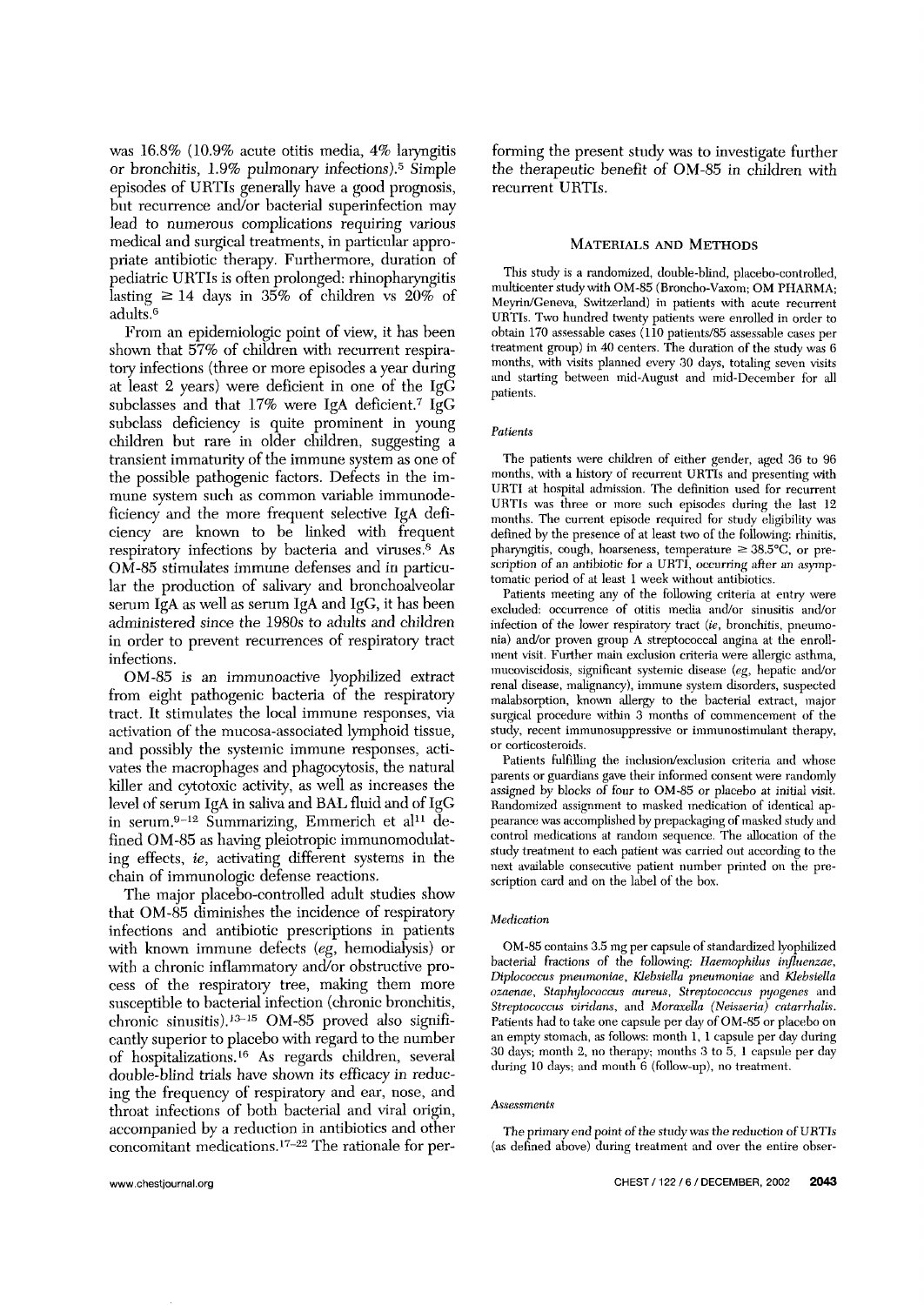**Table** *I-Demographic Characteristics* **of** *the Intent-to-Treat Population* 

| Variables                            | OM-85  |       |         | Placebo |       |         | $t$ Test |
|--------------------------------------|--------|-------|---------|---------|-------|---------|----------|
|                                      | No.    | Mean  | SD      | No.     | Mean  | SD      | p Value  |
| Age, yr                              | 120    | 5.2   | $1.2\,$ | 100     | 5.3   | 1.4     | 0.59     |
| Height, cm                           | 120    | 110.2 | 9.3     | 100     | 111.4 | 10.3    | 0.40     |
| Weight, kg                           | 120    | 20.4  | 4.0     | 100     | 20.5  | 5.3     | 0.94     |
| Infections during previous year, No. | $119*$ | 5.8   | 2.4     | 100     | 6.1   | 2.2     | 0.32     |
| Days since last infection, No.       | 118*   | 66.9  | 67.7    | 100     | 74.1  | 70.I    | 0.44     |
| Days of absence from school, No.     | 48     | 3.2   | 2.0     | 52      | 3.1   | $1.8\,$ | 0.77     |

\*Data were missing in one and two patients, respectively.

vation period. Presence of an **URTl** was reported at regular or intermediate visits, and occurrences between scheduled visits were reported even if they did not imply **a** supplementary visit. Secondary end points were the ratings of rhinitis, pharyngitis, cough, hoarseness, (coded **as** none, mild, or severe), fever (coded as  $0 =$  absent;  $1 = 38.5$  to  $39.4$ °C;  $2 = \ge 39.5$ °C), number of days of absence from school, incidence of otitis, sinusitis, or other related infections.

Prescribed medications were also recorded. Patient (parent or guardian) and investigator assessments of the efficacy of the therapy were recorded at the end of the treatment period on a 7-point scale (from  $-3 =$  marked worsening, to  $0 =$  no change, to + *3* = marked improvement). *No* invasive diagnostic procedures were planned in order to improve study compliance.

#### *Ethics*

This study was conducted **in** accordance with the Declaration of Helsinki (revised 1996), the specific local laws governing clinical trials, and in accordance with good clinical practice guidelines. The study in a participating center was only started once written approval by the ethics committee and/or regulatory authorities was obtained.

#### **Statistical Analysis**

The sample size was computed to prove that a 15 to 20% decrease of the rate of URTIs in the OM-85 group compared with placebo group is statistically significant in a population with a history of recurrent URTIs. Assuming such a difference and a URTI rate of approximately 60% in the placebo group, approximately 82 analyablc patients in each group were required, with  $\alpha = 0.05$  and  $\alpha = 0.2$ , respectively.<sup>23</sup>

The primary efficacy parameter, the mean rate of URTIs (per patient, per month) was computed at each visit up to visit 7 and tested by analysis of variance (ANOVA) for repeated measures. URTIs in the first 15 days of the trial were discarded, since it wa estimated that they were linked to the infection already present at the initial visit. A URTI had to be preceded by an asymptomatic period of at least 7 days in order to be considered a new URTI.

Secondary efficacy variables were analyzed for descriptive purposes using adequate standard statistical tests,  $eg$ ,  $\chi^2$  test resp. ANOkA for repeated measures for symptom scores, Mann-Whitney test for global assessments, etc. Analyses and data management were carried out using software (DataEase vO.4; DataEase International; Trumbull, *CT)* **for** the data management and SPSSPC+ release 5.0 resp. (Systat v0.9; SPSS; Chicago, IL; and NCSS release 2000; NCSS; Kaysville, UT) and TESTIMATE release 5.2 (IDV, D-82131; Gauting; Munich, Germany) for the statistical analysis.

# **RESULTS**

Two-hundred thirty-two patients were enrolled in 40 centers (30 in Switzerland and 10 in Germany) between 1997 and 1999. Of these, 12 patients were never exposed to the test medication; therefore, 220 patients received treatment and were allotted to the intent-to-treat sample or the safety sample (OM-85, 120 patients; placebo, 100 patients).

The main demographic data that are summarized in Table 1 show that the two therapeutic groups were fairly homogeneous (all variables  $p \ge 0.3$ ) and therefore comparable. Distribution by sex was also comparable (OM-85, 69 male and 51 female patients; placebo, 61 male and **38** female patients, 1 missing data). **A** small percentage of children presented alterations in other body systems (neurologic, GI, urogenital, dermatologic, or endocrinologic), slightly but not significantly higher in the OM-85 group. The symptom ratings at hospital admission were also comparable in the two groups, as shown in Table 2 (all variables  $p \ge 0.11$ ).

#### *URTIs*

Table *3* shows the mean rate of UKTIs per month and per patient in the two treatment groups, which was consistently lower in the patients treated with OM-85, except in the last month (follow-up).

| Table 2-Symptom Score of URTI at Hospital |                  |  |  |
|-------------------------------------------|------------------|--|--|
|                                           | <b>Admission</b> |  |  |

|             | OM-85 |    |    | Placebo                                     | $\chi^2$ Test |    |      |
|-------------|-------|----|----|---------------------------------------------|---------------|----|------|
| Variables   |       |    |    | None Mild Severe Normal Mild Severe p Value |               |    |      |
| Rhinitis*   | 6     | 68 | 45 |                                             | 61            | 38 | 0.23 |
| Pharyngitis | 27    | 72 | 21 | 14                                          | 69            | 17 | 0.25 |
| Cought      | 7     | 71 | 41 | 12                                          | 57            | 30 | 0.25 |
| Hoarseness‡ | 59    | 56 | 2  | 40                                          | 54            | 6  | 0.11 |
| Fever       | 75    | 43 | 2  | 57                                          | 40            | З  | 0.62 |

\*Data were missing in one OM-85-treated patient.

+Data **were** missing in one patient in each group.

\$Data were missing in three OM-85-treated patients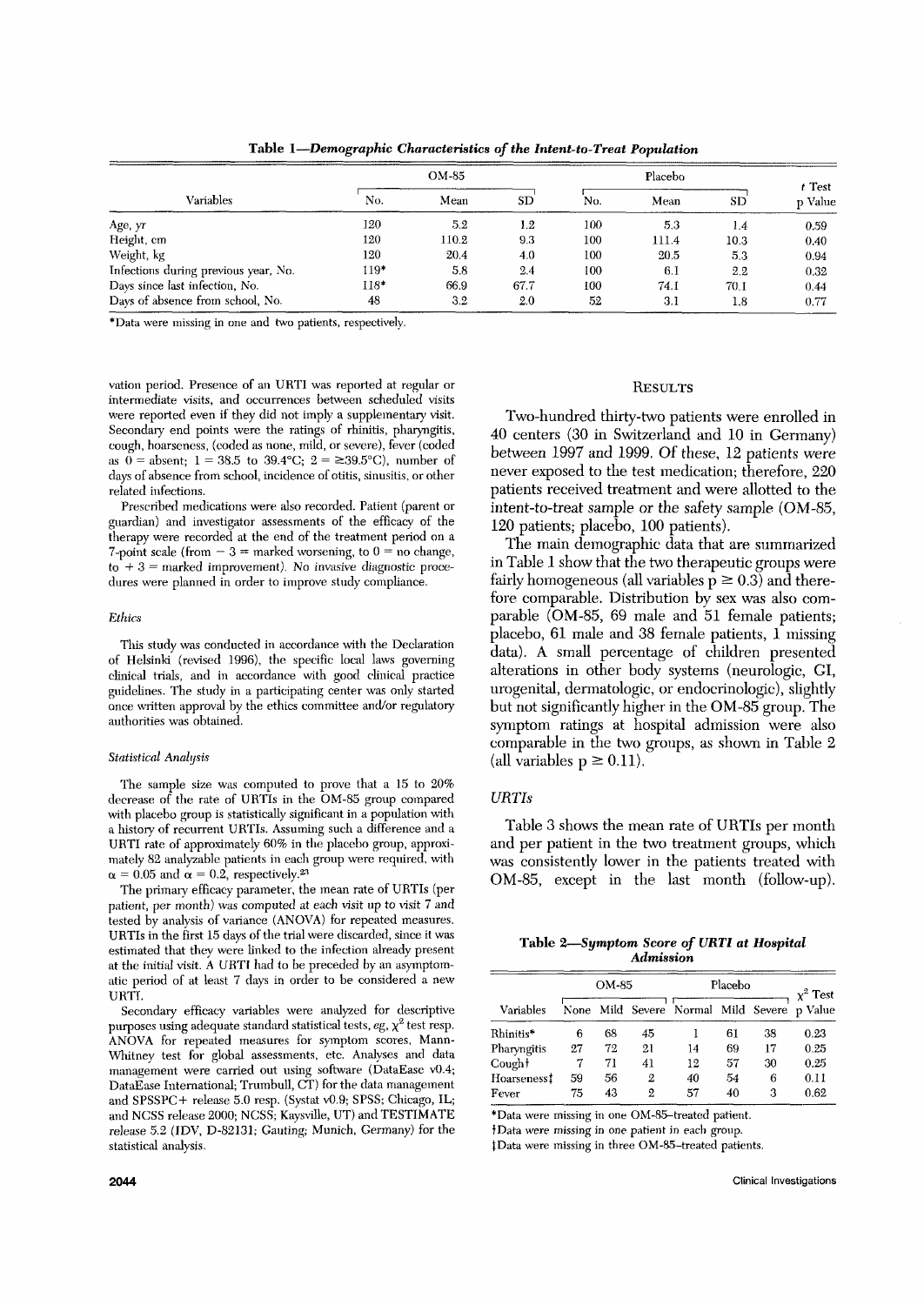*Patient (p* < *0.05)* 

|                              | Month |             |      |      |      |         |  |  |
|------------------------------|-------|-------------|------|------|------|---------|--|--|
| Treatment*                   |       | $\mathbf 2$ | З    | 4    | 5    | 6       |  |  |
| OM-85 (n = 118)*             |       |             |      |      |      |         |  |  |
| Mean                         | 0.31  | 0.47        | 0.43 | 0.30 | 0.24 | 0.31    |  |  |
| <b>SEM</b>                   | 0.05  | 0.05        | 0.06 | 0.05 | 0.04 | 0.05    |  |  |
| Placebo $(n = 99)^*$         |       |             |      |      |      |         |  |  |
| Mean                         | 0.37  | 0.54        | 0.54 | 0.41 | 0.31 | 0.29    |  |  |
| <b>SEM</b>                   | 0.05  | 0.06        | 0.06 | 0.06 | 0.05 | 0.06    |  |  |
| $\Delta$ OM-85-PL+           | 0.06  | 0.07        | 0.11 | 0.11 | 0.07 | $-0.02$ |  |  |
| Cumulative $\Delta$ OM-85-PL | 0.06  | 0.13        | 0.24 | 0.35 | 0.42 | 0.40    |  |  |

\*Three patients had missing data (two receiving OM-85 and one receiving placebo).

 $\dagger \Delta$ OM-85-PL = difference of monthly URTI rate between OM-85 and placebo.

ANOVA for repeated measures confirmed a significantly lower rate of UKTIs in the OM-85-treated patients ( $p < 0.05$ ). Calculating the cumulated mean rate of UKTIs, the difference between the two groups huilds up progressively during active therapy

(at end of treatment, the mean cumulated difference was of 0.42 URTIs per patient in 5 months) and diminishes very slightly in the month of follow-up, as can be seen in Figure 1. Thus, over the 6 months of the study, OM-85 treatment significantly reduced the mean incidence of URTIs by  $16\%$  (ratio of  $0.40$ on 2.5). In fact, the largest reduction observed in the OM-85 group is in the number of children with three or more URTIs in the observation period, as shown in Figure 2, revealing a difference in favor of OM-85 of 22% at month **4** and of 15% at month *3* **and** rrionth 5; the odds ratios for three or more URTIs with OM-85 were 0.51 (95% confidence interval, 0.29 to 0.91) and 0.65 (95% confidence interval, 0.37 to 1.11) after 5 months and 6 months, respectively.

An explorative analysis by multiple stepwise regression analysis was performed, with the cumulated rate of URTIs at month 5 as a dependent variable, and considering age, treatment, time in study, number of URTIs in the previous year, sex, year of participation in trial, and history of allergy as independent variables. There were higher rates of URTIs



FIGURE 1. Mean cumulated rate of URTIs.  $m1 =$  month 1;  $m2 =$  month 2;  $m3 =$  month 3;  $m4 =$  month 4;  $m5 =$  month 5;  $m6 =$  month 6.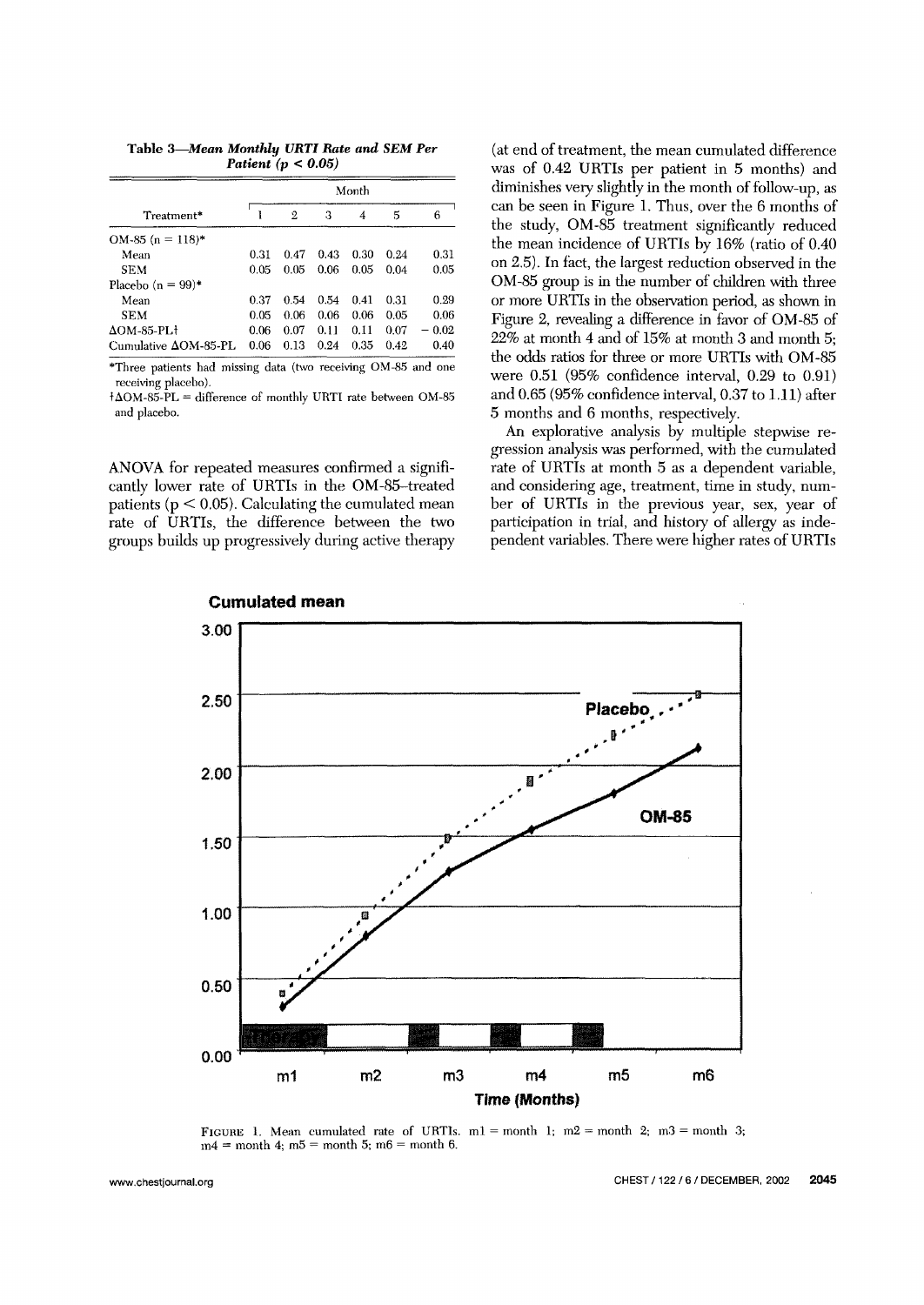Percent patients with 3 or more URTIs



FIGUHE 2.Curnulated percentage of patients reporting three **or** more **UHTIs** during the study peiiod.  $N.S.$  = not significant; see Figure 1 legend for expansion of abbreviations.

in patients treated with placebo  $(p = 0.06)$ , in younger children  $(p = 0.006)$ , in those who reported more URTIs in the previous year ( $p = 0.06$ ), and, as expected, in those remaining the longer time in the study ( $p = 0.0001$ ). The difference between OM-85 and placebo was independent of age but was more important in patients reporting a larger number of URTIs in the previous year. Stratification by number of URTIs reported in the previous year (cutoff was median of 5 URTIs) shows that the cumulated rate of URTIs was reduced in the OM-85 group by 14%  $(-0.28 \text{ URTIs})$  in those reporting 2 to 5 URTIs in the previous year (not sipificant), and by 22% (- 0.56 URTls) in those reporting **6** to 15 URTIs in the previous year  $(p < 0.05)$ . It may be concluded that OM-85 treatment significantly reduced the incidence of URTTs in children with a history of frequent URTIs.

## *Secorida* y *Variables*

Of the target variables recorded, the main differences between treatments, favoring OM-85, were observed in the frequency and severity of rhinitis  $(p = 0.06)$  and, to a lesser extent, in the frequency and severity of pharyngitis ( $p = 0.16$ ) and of fever (p = 0.2). No difference was observed as far **as**  cough and hoarseness were concerned.

In the first **2** months of treatment, there were more cases of otitis reported in the OM-85-treated group (13 episodes vs **4** episodes in the placebo group), although not reaching the threshold of significance. In the later visits, the percentage of patients with otitis was similarly low (2 to **4%)** in both groups. This finding is likely to reflect a dfference between the two groups at baseline. The reported incidence of sinusitis was very low (mean monthly percentage  $\lt 1\%$  and comparable in both groups.

## *Anti-infectives*

The mean monthly percentage of patients treated with antibiotics was similar in both groups (OM-85, 15.0%; placebo, 14.2%) and in the large majority of cases related to lower respiratory tract infection (OM-85, 11.9%; placebo, 12.2%). However, it has to be noted that less than half of the URTIs received antibiotic therapy with no clear-cut pattern of prescription. This finding contrasts with the prescriptions of local antiseptic, anti-inflammatory, antitussive, or mucolytic products, which were significantly less frequently used in the OM-85-treated group (mean monthly prescription of  $5.2%$ ) than in the placebo group  $(9.0\%, p < 0.05)$ .

#### *Absenieeisln*

The number of patients with absenteeism from school diminished from approximately 50% at hospital admission to 10% during the first month and to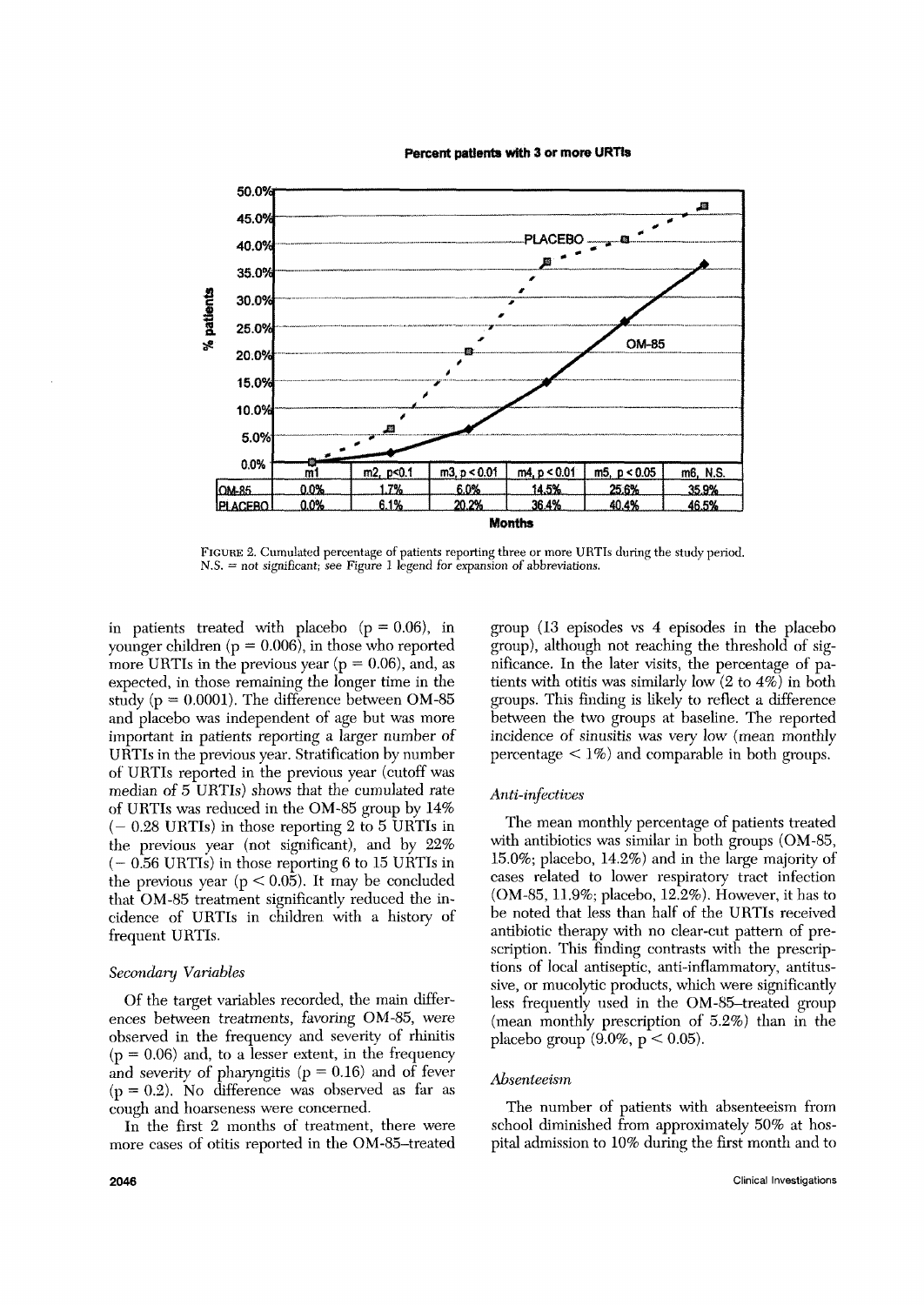approximately *3%* in the last 2 months, without significant differences between groups. It is not clear whether this absenteeism is specifically URTI related, since it was recorded independently of the occurrence of a URTI at the same visit. The mean  $\pm$  SD duration of an episode of absenteeism was similar in both groups (approximately  $3.5 \pm 1.5$ days) and did not change significantly over time.

# *Global* Assessment

In comparison to the previous season, the majority of the patients and/or their parents or guardians reported some degree of improvement (OM-85, 78.4% of cases; placebo, 75.5% of cases); however, the distribution of answers was significantly different  $(p < 0.05)$  and there were more cases reporting worsening with placebo (6.4% vs 0.9%; Fisher test,  $p < 0.05$ ). The investigators also reported an improvement in the majority of patients, with no significant differences between OM-85 and placebo.

# *Influence* of *Season*

Distributing patients on treatment along the year *(ie,* mean UKTls of all patients treated in the months of November, December, etc.) showed in the placebo group a rapid increase in mean number of URTIs from September to November, followed by a plateau until February, and falling off thereafter. OM-85-treated patients showed a flat pattern, and the mean number of URTIs was lower. As a consequence, the benefit of the active treatment was largest in the period of November to February.

# *Safety*

After active questioning, 164 patients (88 receiving OM-85 and 76 receiving placebo) complained about 835 adverse events (OM-85, 4S6 events; placebo, **379** events), of which approximately 40% were manifestations of the studied respiratory indications. The events were of different type, duration, and estimated relationship with the test medication, and constituted in most cases mild digestive troubles or respiratory symptoms (the latter already rated as such in the clinical part). Multiple events in the same patient were detected with as many as 20 events for OM-85 and 19 events for placebo. The average duration of the adverse events was  $5.3 \pm 9.0$  days for OM-85 and  $5.1 \pm 6.8$  days for placebo. There were a few reports of serious adverse events (10 events in nine patients), none of which were estimated to be related to the study medication, as follows:

*OM-85-Treated Group:* One case each of operation for appendicitis, acquired intestinal obstruction (in same patient), concussion of the brain, adenoidectomy, diagnostic procedure for epigastric pain (not specified), accidental burning, and tonsillectomy  $(n = 6)$ .

*Placebo-Treated Group:* One case of pneumonia and otitis media and two cases of tonsillectomy/ adenoidectomy (n = *3).* 

Only seven patients (six patients receiving OM-85, and one patient receiving placebo) reported nine adverse reactions (OM-85, eight reactions; placebo, one reaction) considered to be in possible or probable relationship to the trial medication. These were diarrbea **(two** patients), abdominal pain **(two** patients), fatigue, urinary frequency (twice in same the patient), and exanthem (in the same patient) in the OM-85 group. In the placebo group, there was an allergic reaction assessed as in possible relationship. All these adverse events were minor and transient, and they did not prompt any treatment discontinuation.

# **DISCUSSION**

This study was aimed at reducing the rate of URTIs in children with a history of frequent URTIs, starting from a current episode. Using an algorithm for diagnosing a URTI, ANOVA for repeated measures showed that treatment with OM-85 significantly reduced the incidence of UKTIs by 16%, corresponding to a mean reduction by 0.40 URTIs per patient in 6 months with respect to placebo in the intent-to-treat population. It is worthwhile mentioning that the ANOVA concerning the per protocol population (excluding protocol violators) confirmed the main analysis, *ie,* a significantly lower rate of URTIs in the OM-85-treated patients ( $p = 0.05$ ).

Rather than increasing the number of patients without any UKTI, OM-85 treatment appeared to reduce the number of patients with frequent URTIs (three or more UKTIs in 5 months), which represent almost half the patient population. The difference between the two treatment groups builds up during active treatment (months 1 to *5)*  and has a tendency to wear off thereafter (although this trial has a follow-up of only l month, too short to expect a significant detrition curve). These findings correspond fairly well with those reported by Collet et al<sup>17</sup> if the same criteria are applied. These authors, who addressed the question of the efficacy of OM-85 in the primary prevention of recurrent respiratory infections in young children in day-care centers, found a 48% reduction of the relative risk of having three or more respiratory infections after 3 months of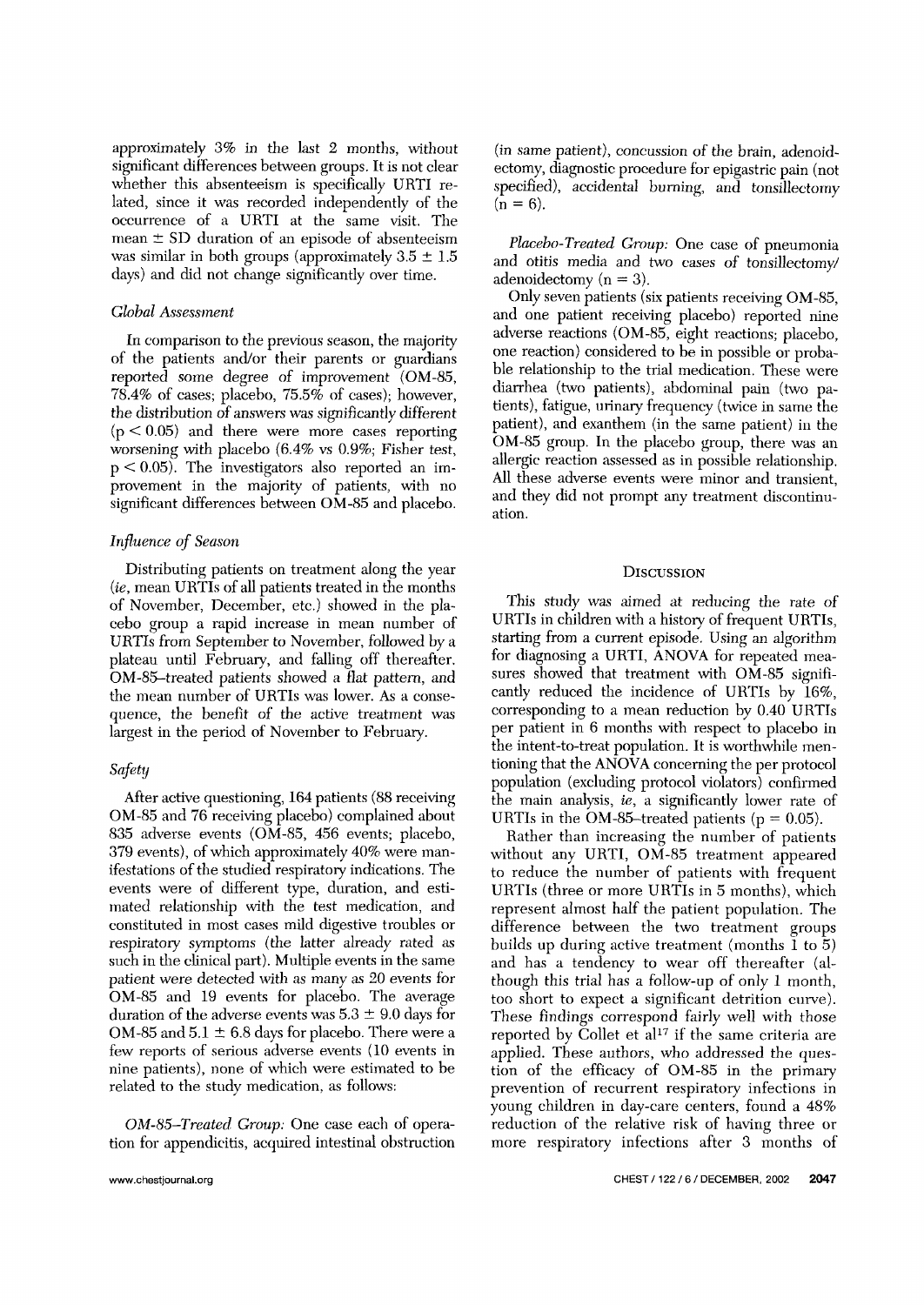treatment. The efficacy of OM-85 in breaking the cycle of recurrent infections was also demonstrated by Paupe18 in a double-blind, placebocontrolled trial including 116 children, aged 6 months to 19 years who had a history of at least three episodes of respiratory or ear, nose, and throat infections in the previous 6-month period. At the end of the prospective study period (3 months of treatment pliis *3* months of followup), the incidence of all infections in the active group was  $35\%$  ( $p < 0.01$ ) lower than in the placebo group. This effect was more pronounced in children < 6 years old, a finding that could not be confirmed in the study reported herein.

Even greater reductions of URTIs—by, respectively, 52% and 3S%-have recently been reported with this bacterial extract in comparison to placebo during two double-blind studies.<sup>21,22</sup> These more marked findings with respect to those presented here may be linked to differences in settings. Indeed, the first trial included only girls aged 6 to 13 years living in a single fairly crowded center favoring microbial contamination **(an** orphanage), located in a region with high air pollution (Mexico City), and who were all highly susceptible to respiratory infections (a median of five infections per child over the previous 6 months, approximately double the value recorded here).<sup>21</sup> Overall, the same comments may address the other Mexican trial, in particular air pollution and highly susceptible children aged 1 to 12 years with a past mean rate of URTIs twice as high as the one of the present trial, but living at home and followed up for 1 year with two intermittent treatment periods of **3** months.22

In one of our previous multicenter studies,  $24$  94 children with frequent URTIs were treated intermittently with either OM-85 or placebo, under doubleblind conditions for **3** months followed by *3* months of observation. The preventive action of OM-85 was rated as "unequivocal" or "likely" in *77.3%* of the cases vs *57.2%* of those treated with placebo without statistically significant differences.

The findings in the present study contrast somewhat with those of the above-mentioned studies, probably conducted in more homogeneous set- $\frac{1}{2}$  tings<sup>18,19,21</sup> or in more air-polluted environments<sup>21,22</sup>, but are more favorable for the OM-85 treatment than our previous results,<sup>24</sup> recorded in a heterogeneous multicentric practice-based setting, similar in fact to the one herein. Furthermore, explorative analysis strongly suggests that the efficacy of OM-85 is more evident, both in absolute and relative terms, in patients reporting frequent URTIs in the previous year (more than the median of five URTIs in the previous year), as clearly demonstrated in the abovementioned two studies conducted in children who had an average of five acute respiratory tract infections per 6 months before inclusion.<sup>21,22</sup> Patients reporting "very frequent URTIs" were also likely to have more URTIs **in** the study period and constitute the subgroup that benefited most from the therapy with OM-85.

However, the findings concerning URTTs were not fully confirmed for the activity of the test medication on secondary variables such as the number of patients with pharyngitis, cough, hoarseness, temperature  $> 38.5^{\circ}$ C, or antibiotic consumption. Some degree of masking of symptoms through prescribed or self-prescribed medication cannot be excluded. Nevertheless, intensity of rhinitis over the ohservation period was decreased under OM-85 with reference to placebo ( $p = 0.06$ ), as was the consumption of local antitussive, anti-inflammatory, systemic antitussive, or mucolytic agents ( $p < 0.05$ ). As URTIs tend to improve **as** children grow older, the global assessments comparing with the previous year were positive with both active treatment and placebo; however, a small but significantly larger proportion of placebo-treated patients reported a worsening of the condition.

In conclusion, confirming earlier studies, OM-85 reduced significantly the rate of URTIs in children with a history of frequent URTIs. This effect was proportional to the number of URTIs in the history of the patients. Safety and tolerance of test medication were good, comparable to placebo.

# APPENDIX

We wish to thank the members of the BV-Child Study Group: J. F. Babel, J. Ballaman, **R.** Bardelli, G. Beguin, C. Bernasconi, L. Bianchetti, U. Bollag, E. Busser-Knusel, R. Christen, G. Ferrazzini, **A.** Frank, M. Good, P. Cordon, **11.** IIafliger, C. Ilanggi, J. Holx, J. P. Kapp, {J. Keller, R. Pancddi, **M.** Rcnggli, U. B. Schaad, T. J, Von Kanel, Ch. Zeller, and **A.** Zimmerman, Switzerland; and G. Berzel, U. Brendel, J. Disselhoff, H. Gutzeit, 0. Muller, R. Mutterlein, F. Panzer, S. Schneider, J. Tessmar, and F. Thanbichler, Germany.

#### **REFERENCES**

- 1 World IIealth Organization. Acute respiratory infections: the forgotten pandemic. Bull World Health Organ 1998; 76:101- **103**
- 2 Collet JP, Burtin P, Floret D. Risque infectienx chez l'enfant en crèche. Rev Prat 1992; 42:1797-1803
- *3* Williams BG, Gouws **E,** Boschi-Pinto C, et al. Estimates of worldwide distribution of child deaths from acute respiratory infections. Lancet Infect Dis 2002; 2:25-32
- *3* Eggenberger K. **Les** infections des voies respiratoires **les** plus fréquentes chez l'enfant dans la pratique ambulatoire. Ars Medici 1993; **83(suppl):24-40**
- 5 Cohen R. Enquête nationale sur les critères de prescription d'une antibiothérapie dans les rhinopharyngites en pédiatrie